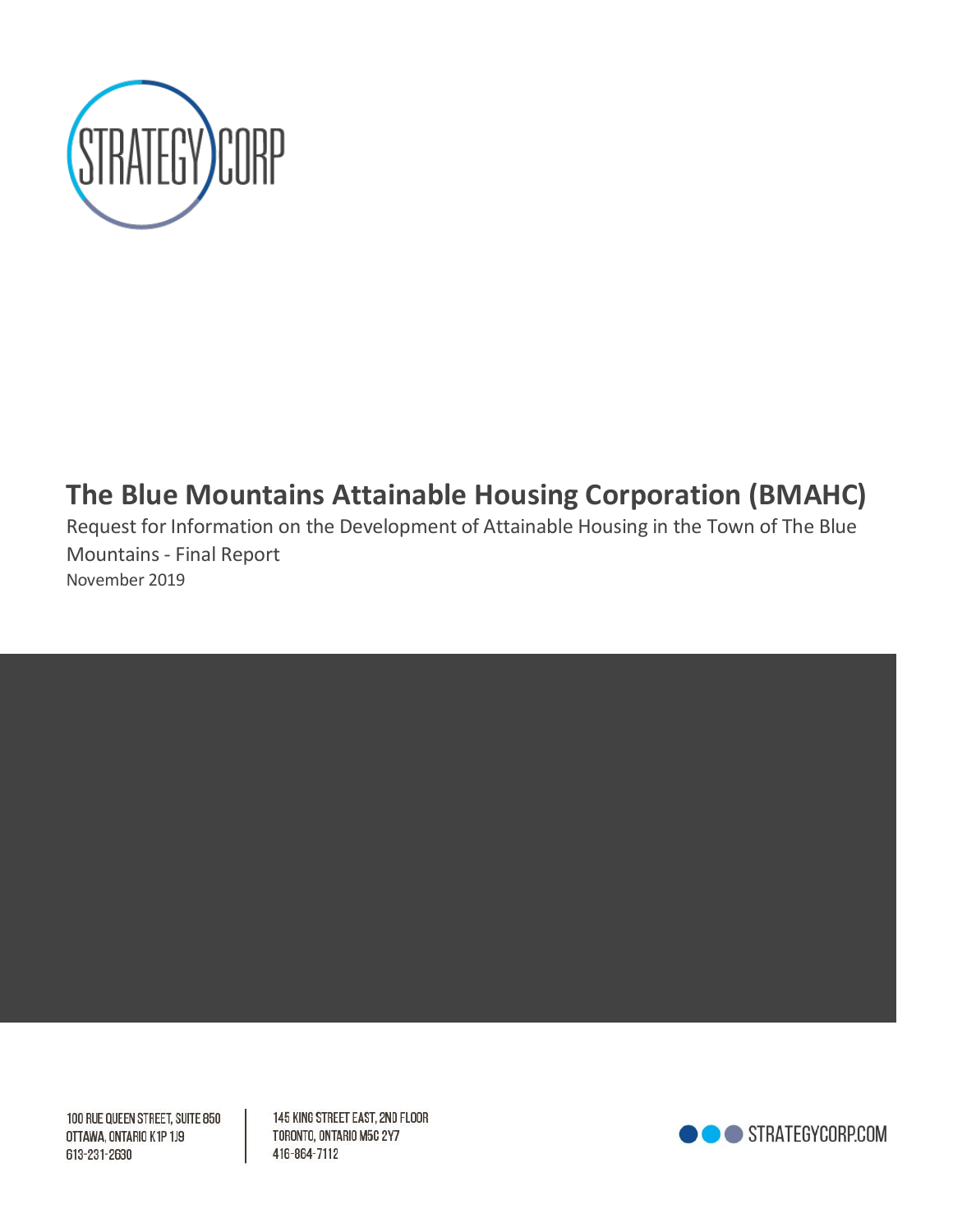# Contents

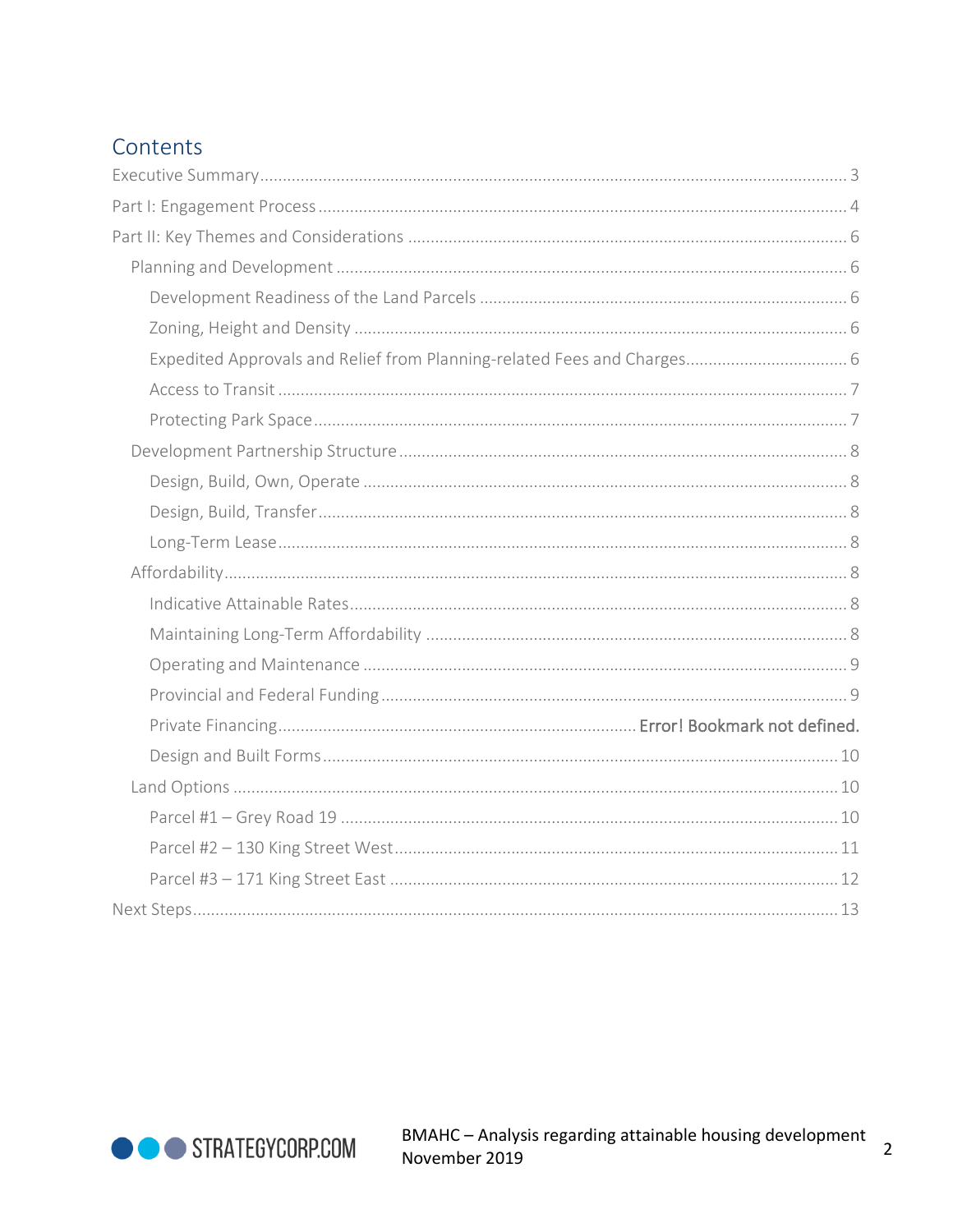# <span id="page-2-0"></span>**Executive Summary**

The Blue Mountains Attainable Housing Corporation ("BMAHC") engaged StrategyCorp ("SCI") to facilitate the process to go to market for information related to the development of attainable and sustainable rental and ownership units in the Town of The Blue Mountains ("TBM"). This included the development of [a Request for Information \("RFI"\)](https://thebluemountains.bidsandtenders.ca/Module/Tenders/en) to assess the potential for partnerships with developers and builders to deliver attainable housing within TBM, the facilitation of interviews with leaders and experts in the development community to better understand their perspective, and public consultation with local residents.

Throughout this process, BMAHC, in consultation with StrategyCorp and the Town, was able to gain a broader perspective on opportunities and considerations with respect to the development of attainable rental and ownership units in lower-tier municipalities like TBM, including the potential parameters and structure of a development partnership.

This report summarizes the findings of the RFI, market sounding interviews and public input, and will inform the BMAHC board as they identify the best approach to develop a Request for Proposal ("RFP"), in which a proponent may be selected to build attainable housing in the Town.

In this report, StrategyCorp outlines:

- An overview of the engagement process;
- An overview of considerations with respect to planning and development processes and approvals;
- Options relating to the potential partnership structure between BMAHC and the development partner;
- Considerations with respect to the definition and implementation of affordable ownership and rental rates; and,
- A detailed description and analysis of the land parcels identified in the RFI process.

The results of the RFI process and public consultations suggest that BMAHC has appropriate land parcels to move forward with an attainable housing development. In order to ensure a successful RFP process that results in a construction partner, BMAHC will need the RFP to consider:

- The resources required to facilitate the RFP;
- The planning permissions to build attainable, residential units on the selected sites;
- Any fee reductions, deferrals or exemptions and government subsidies available to reach the affordable rent and ownership targets; and,
- The financing to support the development of the projects.

StrategyCorp's view is that a process to select a construction partner can be initiated quickly considering TBM Planning staff and that an RFP is structured to provide certainty and reduce risk for the successful proponent.

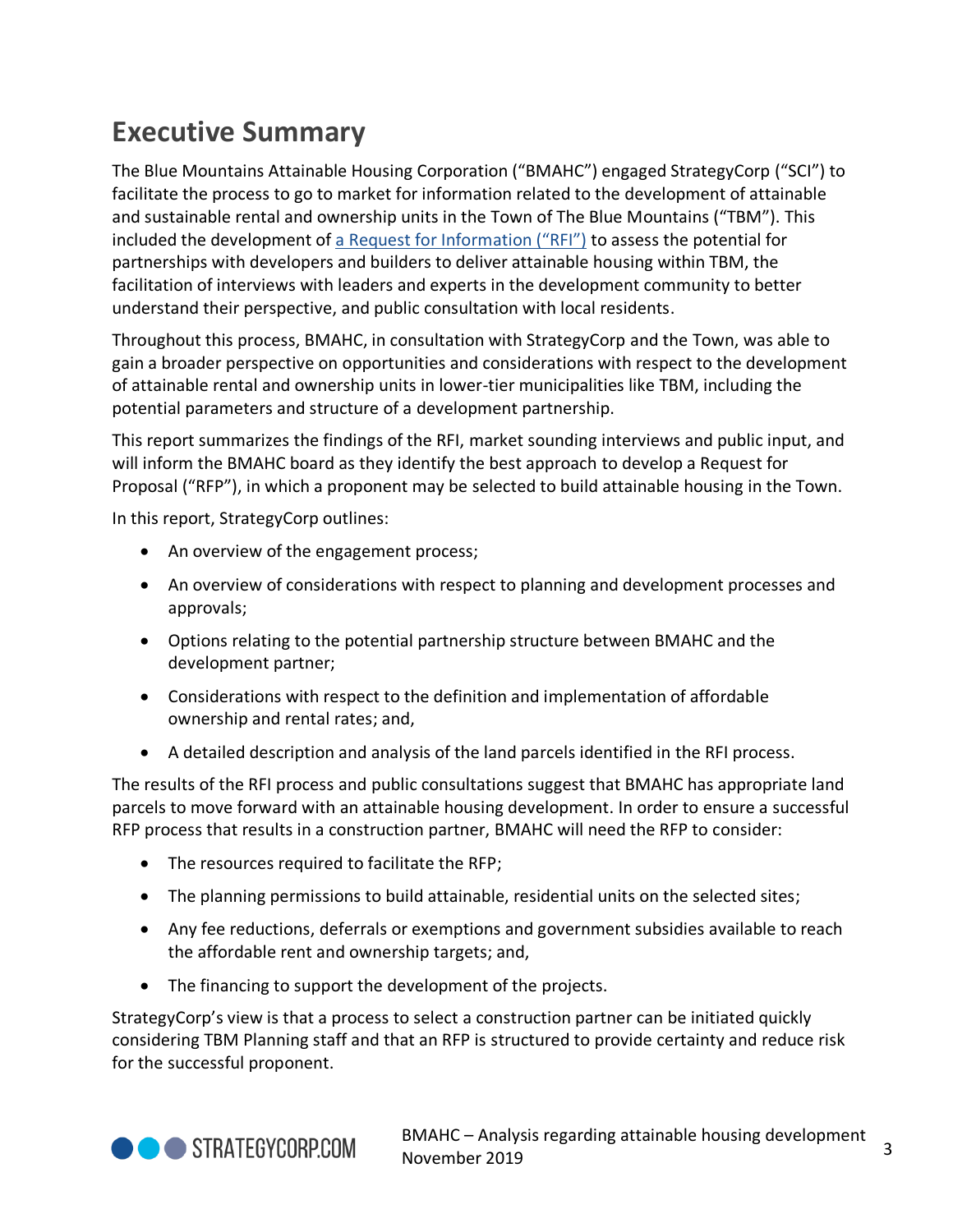# <span id="page-3-0"></span>**Part I: Engagement Process**

The primary objective of BMAHC is to support the building of attainable rental and ownership housing in TBM and get shovels in the ground as soon as possible. As part of this objective, on August 2, 2019, BMAHC took the following three steps to seek input on key aspects of the attainable housing process:

- 1) Issued a Request for Information ("RFI") to prospective partners and industry leaders;
- 2) Issued a public consultation document for residents; and
- 3) Initiated meeting requests for market sounding interviews with industry leaders.

As part of this process, BMAHC sought to understand the following:

- The level of market interest in the opportunity to partner with BMAHC in the development of attainable housing in TBM;
- The scope of partnership and key transaction parameters in the design, build, and operations of attainable housing;
- Any impediments or issues that need to be addressed in BMAHC's plans prior to considering any next steps in the process;
- A vision for the development of attainable housing in TBM that will meet BMAHC's goals and objectives;
- Any conditions that may cause a Respondent to the RFI to not consider responding to a potential future RFP; and
- Public feedback on the type and location of attainable housing required.

The RFI and public consultation document included four preliminary property options to be considered by Respondents as potential sites for the building of attainable housing:

- 1) Grey Road 19
- 2) 130 King Street West
- 3) Gord Canning Drive
- 4) 118 Kandahar Lane (Heritage Park)

Following a review of the four land parcels under consideration with respect to development readiness, environmental impact, and community impact, StrategyCorp presented an Interim Report to the BMAHC Board on September 30, 2019 with recommendations to remove the parcels located at Gord Canning Drive and 118 Kandahar Lane from further consideration in the RFI process, as well as any future RFP process. In addition, the BMAHC board recommended the inclusion of the property at 171 King Street East, the former Foodland property, in the RFI process as a potential site to be considered for attainable housing following Council's approval to

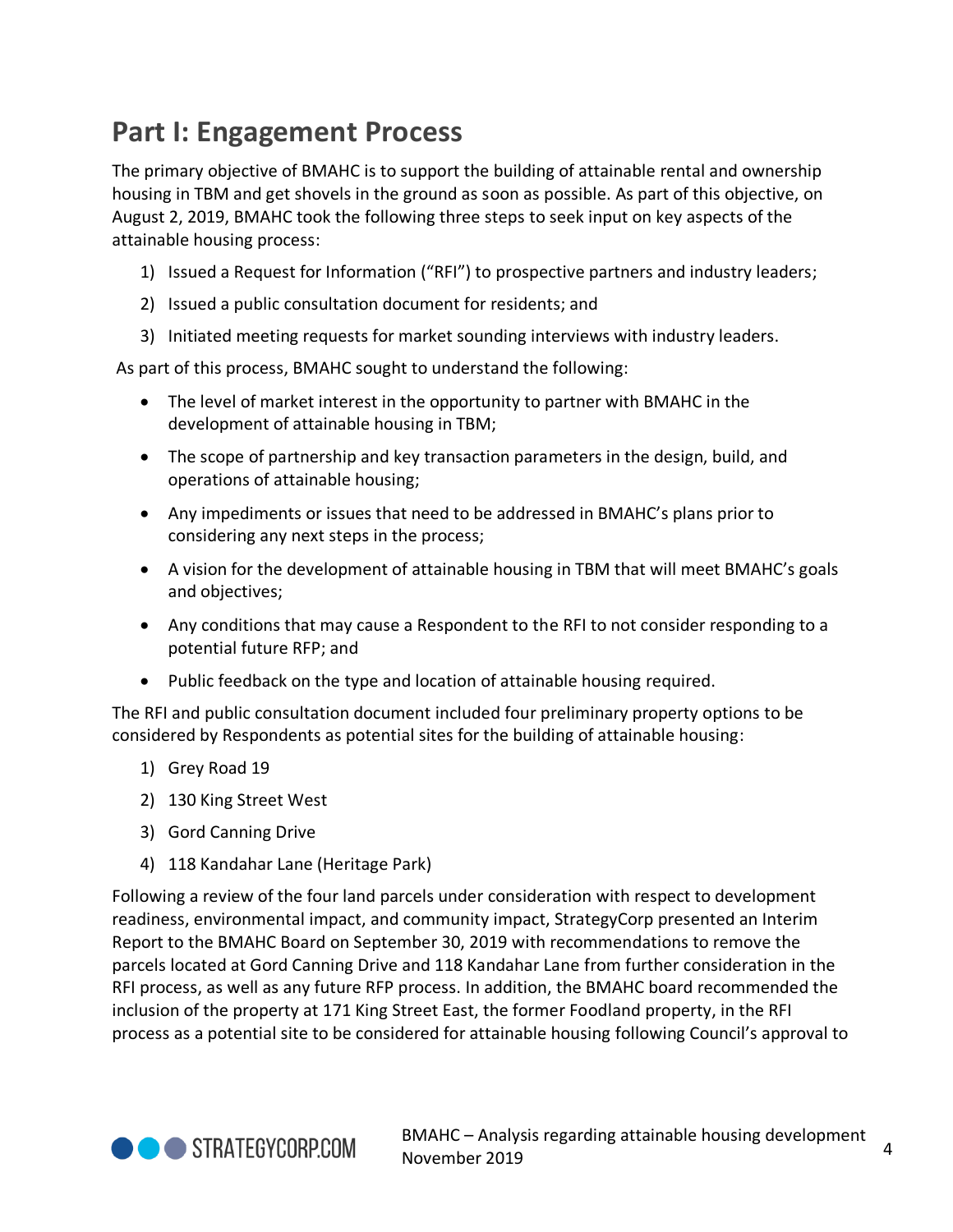purchase the property.<sup>1</sup> The objective of the Interim Report was to enable BMAHC and Town Council to give clarity to local developers and members of the TBM community regarding next steps for the development of attainable housing in TBM.

The Interim Report was adopted by the Board and Council. The RFI was subsequently updated to reflect the removal of properties at Gord Canning Drive and 118 Kandahar Lane and the inclusion of the property at 171 King Street East for consideration by RFI Respondents.<sup>2</sup>

The RFI closed on October 11, 2019.

<sup>2</sup> TBM, [Staff Report FAF.19.210](https://thebluemountains.ca/document_viewer.cfm?event_doc=2549) (October 7, 2019)



<sup>&</sup>lt;sup>1</sup> TBM, [Staff Report FAF.19.203](https://thebluemountains.ca/document_viewer.cfm?event_doc=2494) (September 25, 2019)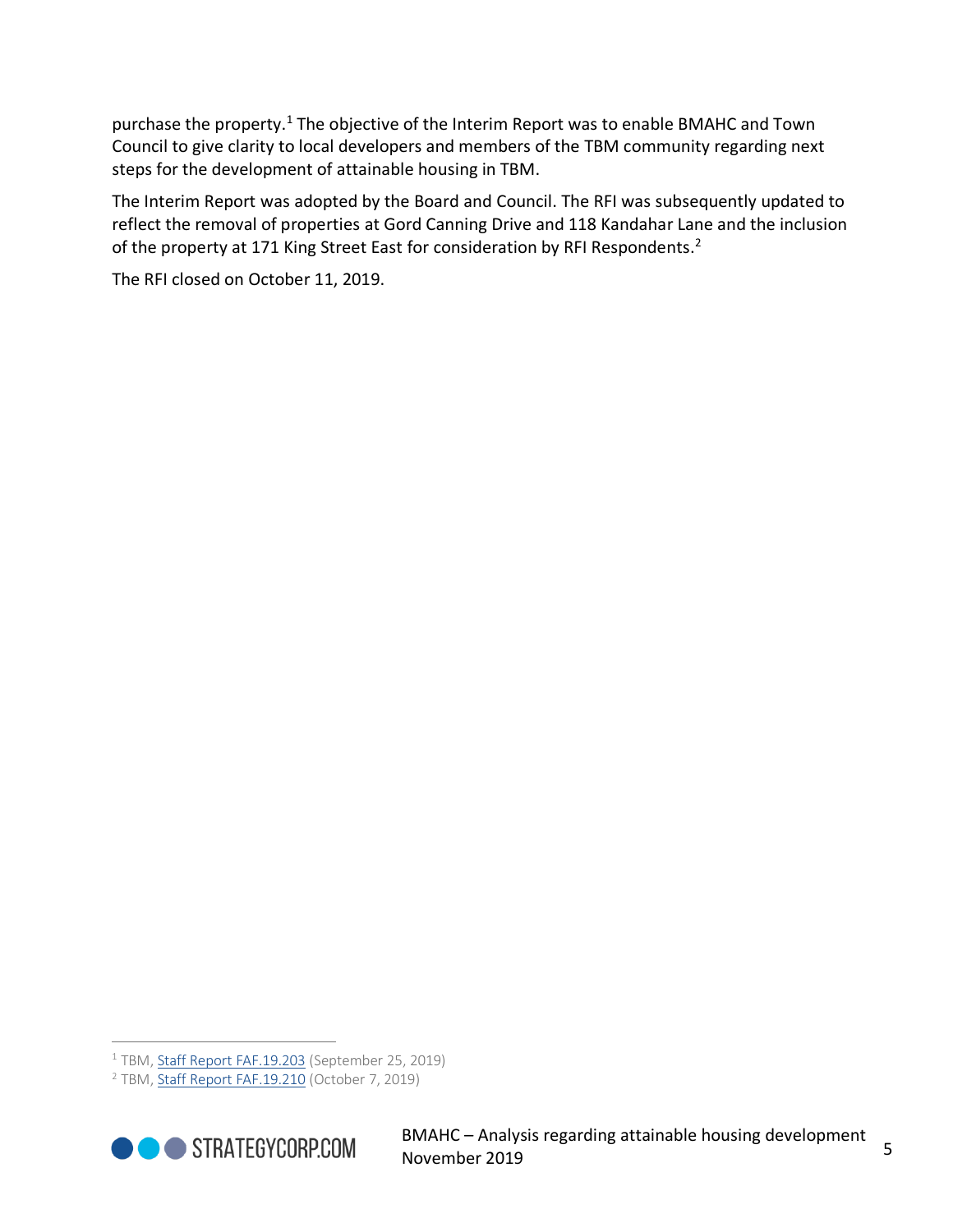# <span id="page-5-0"></span>**Part II: Key Themes and Considerations**

# <span id="page-5-1"></span>**Planning and Development**

## <span id="page-5-2"></span>Development Readiness of the Land Parcels

Several respondents expressed a need to better understand what is required to ensure the subject lands are ready for development. Concern was expressed about the number of environmental and other studies required and their associated costs, resources and timelines, as well as any other unknown issues about each land parcel.

Respondents recommended that the required environmental monitoring and subsequent studies be completed as soon as possible and that BMAHC and the Town include as much detail as possible with respect to environmental factors, such as soil, ground water, and drainage in the RFP. Respondents expressed particular interest in completing reporting and approvals required by the Conservation Authority in advance, given their previous experience with extended process timelines.

Specifically, respondents suggested that the required environmental studies be completed in parallel to the RFP process, given the breadth of engineering and technical requirements related to issues such as ground water sampling. The overarching goals were to reduce time, expense and overall risk for the prospective partner.

Some smaller developers, who may need to provide justification to their lenders with respect to the rationale for undertaking a project technically 'out of scope' or with higher risk, indicated that a needs assessment could be useful in this regard.

## <span id="page-5-3"></span>Zoning, Height and Density

Most respondents also indicated that zoning is an important factor in moving forward with the development of an attainable housing development, recognizing that density will be required in order to make rental and ownership units more attainable and to reduce risk to the developer. Some suggested pre- or up-zoning the land to allow for the density required to meet the attainable thresholds. Many also recognized the challenge between adding density to increase affordability and the community desire to maintain site lines and the aesthetics of a neighbourhood.

Members of the public noted that any housing stock developed should align with the existing style and character of the neighbourhood, which may need to be considered in determining the height and density of the proposed built form.

## <span id="page-5-4"></span>Expedited Approvals and Relief from Planning-related Fees and Charges

Several respondents commented on the need for a streamlined planning approvals process, observing that the current process in TBM can be long, bureaucratic and confrontational – sometimes ending at the Ontario Municipal Board for appeal.

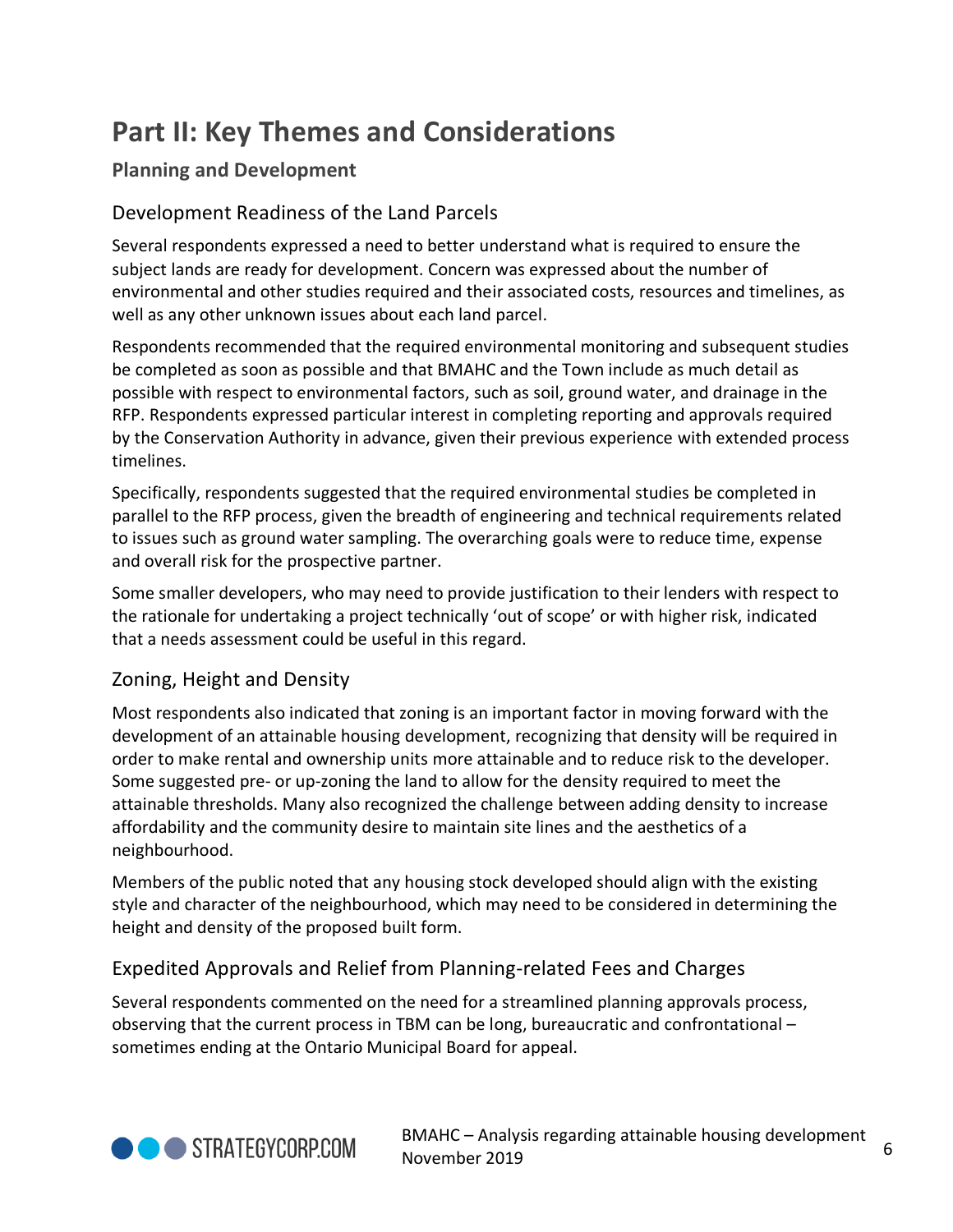In addition to expedited approvals, respondents suggested that the Town could incentivize attainable housing development by offering some form of relief from development charges, whether that may be a waiving, deferral and/or freezing of fees. A list of potential policies and strategies to support the development of attainable housing is available in BMAHC's approved Conceptual Business Model (2019).<sup>3</sup> We note that Grey County has a track record of deferring development charges for not-for-profit developments.

## <span id="page-6-0"></span>Access to Transit

Respondents suggested that transit is essential when considering the development of the supply of attainable housing within TBM, and that safe and accessible transit can improve the desirability of a building. This is particularly important for minimum wage earners who may not have consistent access to a car, and as parking availability becomes an increasing challenge in The Blue Mountain Village and downtown Thornbury. Some respondents suggested a dedicated shuttle to-and-from the attainable housing units to The Village. Others noted that existing transit routes will need to service the new development(s).

Of the existing land parcels considered viable for redevelopment, the following could be serviced by existing or modified transit routes:

- **Grey Road 19:** This site could be serviced by a future transit route by extending the existing Blue Mountain Transit Link south along Grey Road 19 and east along Poplar Sideroad, reconnecting in Collingwood.
- **130 King Street West:** This site could be served by the Collingwood Crosstown transit route.
- **171 King Street East:** This site could be potentially serviced by the existing Collingwood-Wasaga Beach Link.

## <span id="page-6-1"></span>Protecting Park Space

Public feedback received indicated that green space and park land is limited throughout TBM but is essential for quality of life for existing and new residents. Respondents reiterated that the protection of park land and green space is a top priority when considering any potential developments.

StrategyCorp encourages BMAHC to work closely with TBM Planning to assess and confirm the density allowed on the land parcels to help provide certainty and clarity to prospective constructors.

<sup>3</sup> BMAHC[, Conceptual Business Model](https://thebluemountains.ca/document_viewer.cfm?doc=956) (June 2019)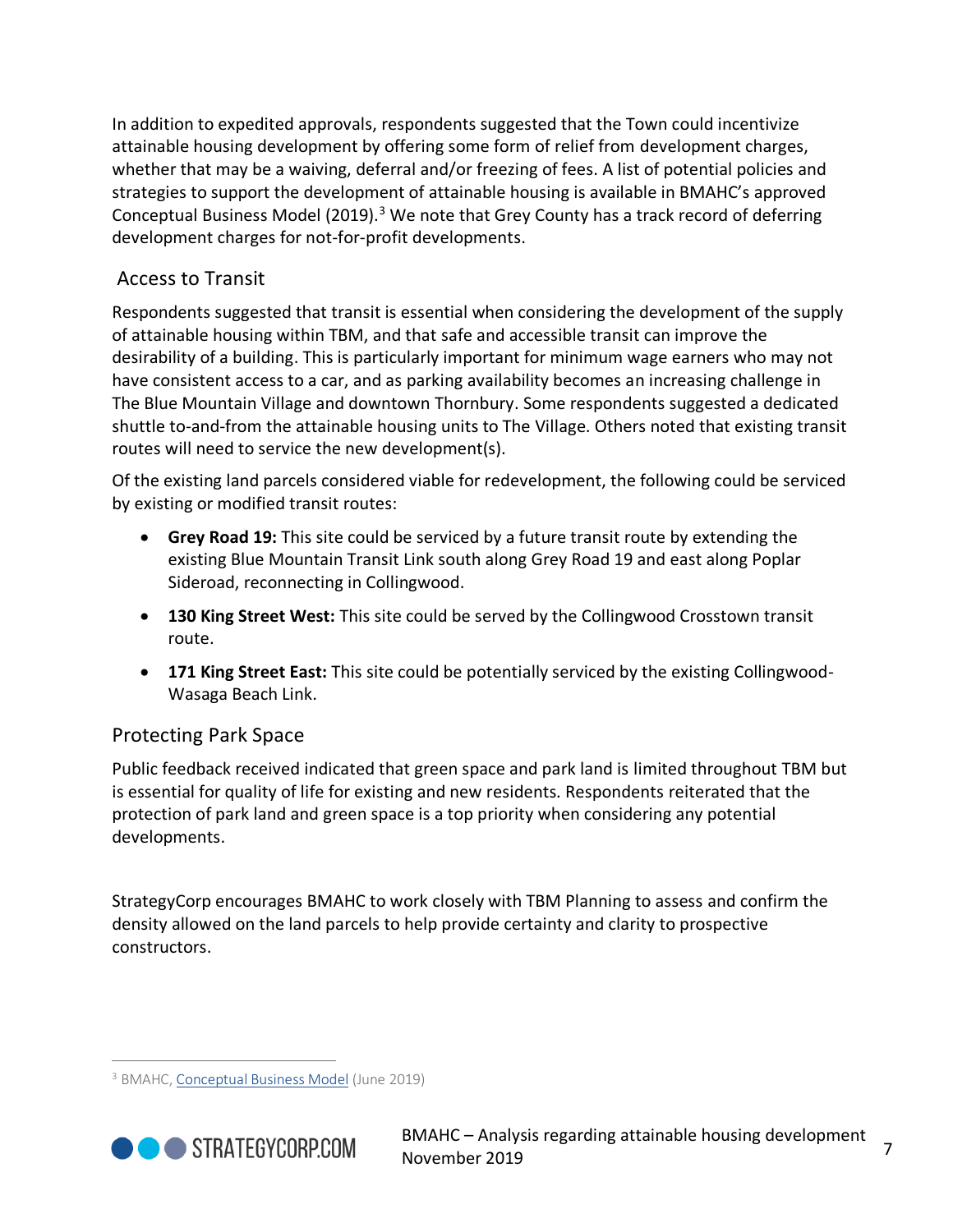## <span id="page-7-0"></span>**Development Partnership Structure**

Multiple partnership structures were suggested throughout the process, including the following:

### <span id="page-7-2"></span>Design, Build, Transfer

In a DBT structure, a constructor would design and build the units and transfer the project to BMAHC for operation and maintenance.

### <span id="page-7-3"></span>Long-Term Lease

In this model, the developer would purchase the land from the municipality and BMAHC would act as a tenant and lease units, providing them to tenants who meet the income thresholds for affordable units.

### <span id="page-7-1"></span>Design, Build, Own, Operate

In this structure, a developer would design, build, own and operate the building with long-term affordability requirements, and the Town would retain ownership of the land. However, the majority of respondents indicated that developers/builders would not be interested in engaging in operating and maintenance of the developments.

In reviewing the comments from respondents and the strengths of each model, StrategyCorp advises BMAHC to advance a Design, Build, Transfer model to ensure long term affordability of the units, increase the likelihood of public sector grants (which are more limited for private sector developers), and potentially generate less costly financing options.

## <span id="page-7-4"></span>**Affordability**

### <span id="page-7-5"></span>Indicative Attainable Rates

While the RFI utilized CMHC and MMAH definitions for affordability, some respondents were uncertain about the feasibility of the indicative attainable rental rates included in the RFI. Respondents suggested that the rates of \$734 for a one-bedroom and \$865 for a two-bedroom were well below what developers could build given typical building costs, infrastructure requirements and government fees.

Respondents indicated that in order to provide rental units at this price, a number of atypical conditions would have to be met, including no land costs, significantly reduced fees, no external infrastructure required to support the project, the land being fully serviced, and planning and zoning up-to-date.

### <span id="page-7-6"></span>Maintaining Long-Term Affordability

A few respondents observed that 30 years is a long time to have an asset be affordable. Larger units in particular were identified as more difficult to keep affordable.



BMAHC – Analysis regarding attainable housing development november 2019<br>November 2019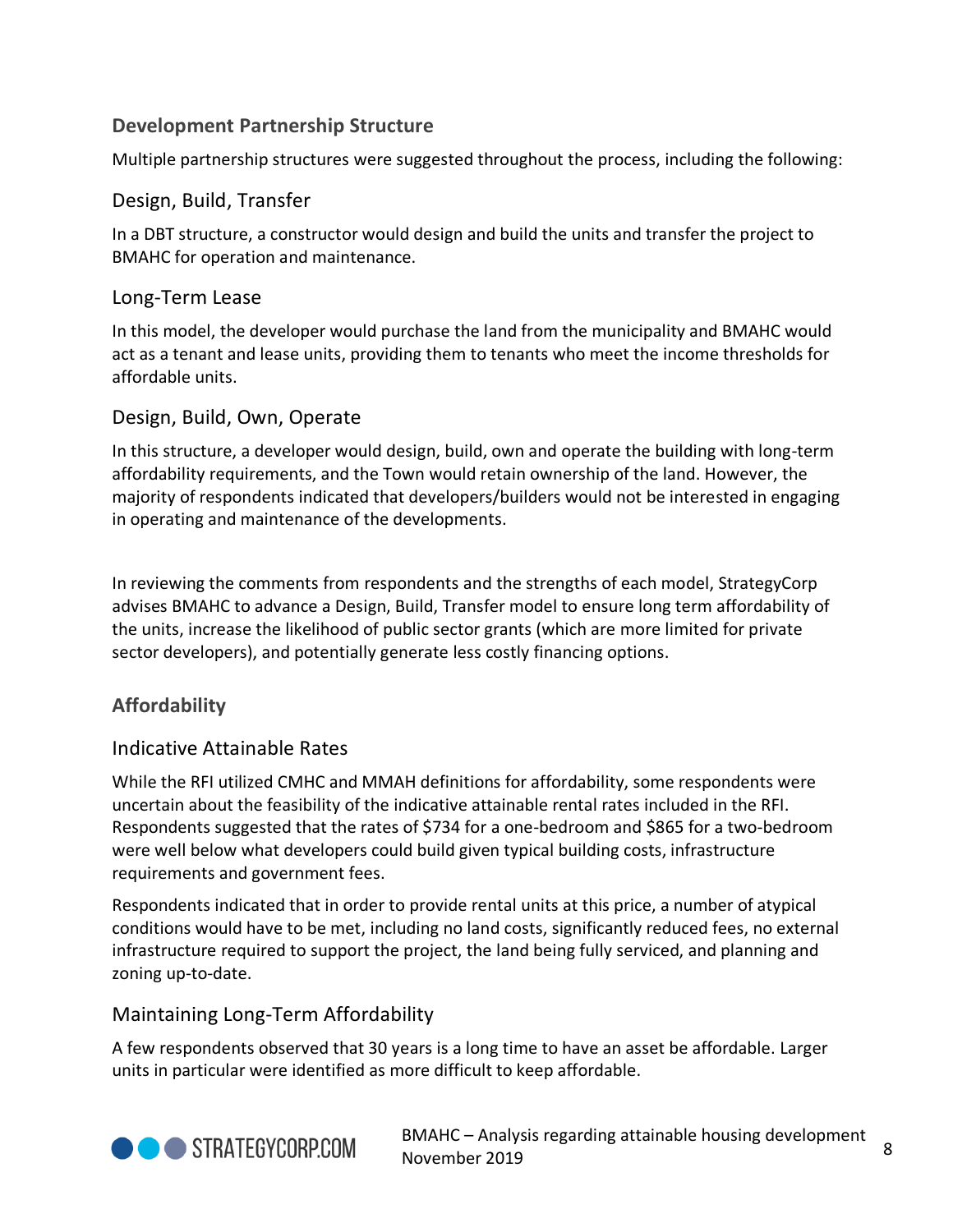Some respondents suggested that in order to maintain affordability, BMAHC could mandate that a percentage of the units must be affordable. This idea was supported amongst respondents who indicated that, in past partnerships with municipalities, mixed-use housing with both attainable and market rate units were developed. In this case, BMAHC would set a threshold of units that would be attainable and leave some at market rate. This is a common practice in affordable housing development that helps ensure revenues for operation and maintenance, and a mix of income levels in the building. BMAHC would also manage the waitlist for attainable units, a fact widely agreed upon by respondents.

Regarding the affordability of ownership units, various views were expressed with respect to the dynamics between maintaining long-term affordability and allowing an owner to earn equity. A concern was raised with respect to the Whistler model and the fact that the limited value uplift from selling units has resulted in maintenance and upkeep of the units being deferred, thus reducing the quality of the units.

One not-for-profit that uses a revolving fund model to re-invest second mortgage returns into new housing indicated they were seriously considering adjusting their model to ensure longer term affordability of existing ownership units.

Respondents brought forward some potential models to maintain long-term affordability:

### Land Lease

In this model, the buyer would purchase the home on the property but would not purchase the title to the land. BMAHC would continue to own the land, and lease the land to the homeowner, with the cost of the lease accounted for in their monthly mortgage payment.

The purchase price of the home for the first-time buyer is approximately 30% less than marketrate, and that assists them with qualifying for greater down payment assistance from CMHC (10% down payment assistance from CMHC at the 30% reduced purchase price versus 5%).

# Rent-to-Own

Rent-to-own provides an alternative path to home ownership for individuals unable to obtain financing or because they have insufficient funds for the down payment. In this model, the unit would be rented for a certain period of time at which point the tenant would either be given the option or be required to buy the house at the end of the lease.

# <span id="page-8-0"></span>Operating and Maintenance

Respondents indicated that most developers would likely not be interested in operating or maintaining the project. To this end, BMAHC could consider hiring a local property manager to operate and maintain the resulting units. If BMAHC intends to build ownership units, it will have to factor in a reserve fund for maintenance and repairs into the condo fees or ownership fees.

# <span id="page-8-1"></span>Provincial and Federal Funding

Some Respondents provided suggestions for consideration regarding next steps to secure CMHC and Provincial funding. BMAHC, with StrategyCorp's support, has already engaged the province



BMAHC – Analysis regarding attainable housing development 9 Division Charles Countries is a comparable in the second process.<br>9 November 2019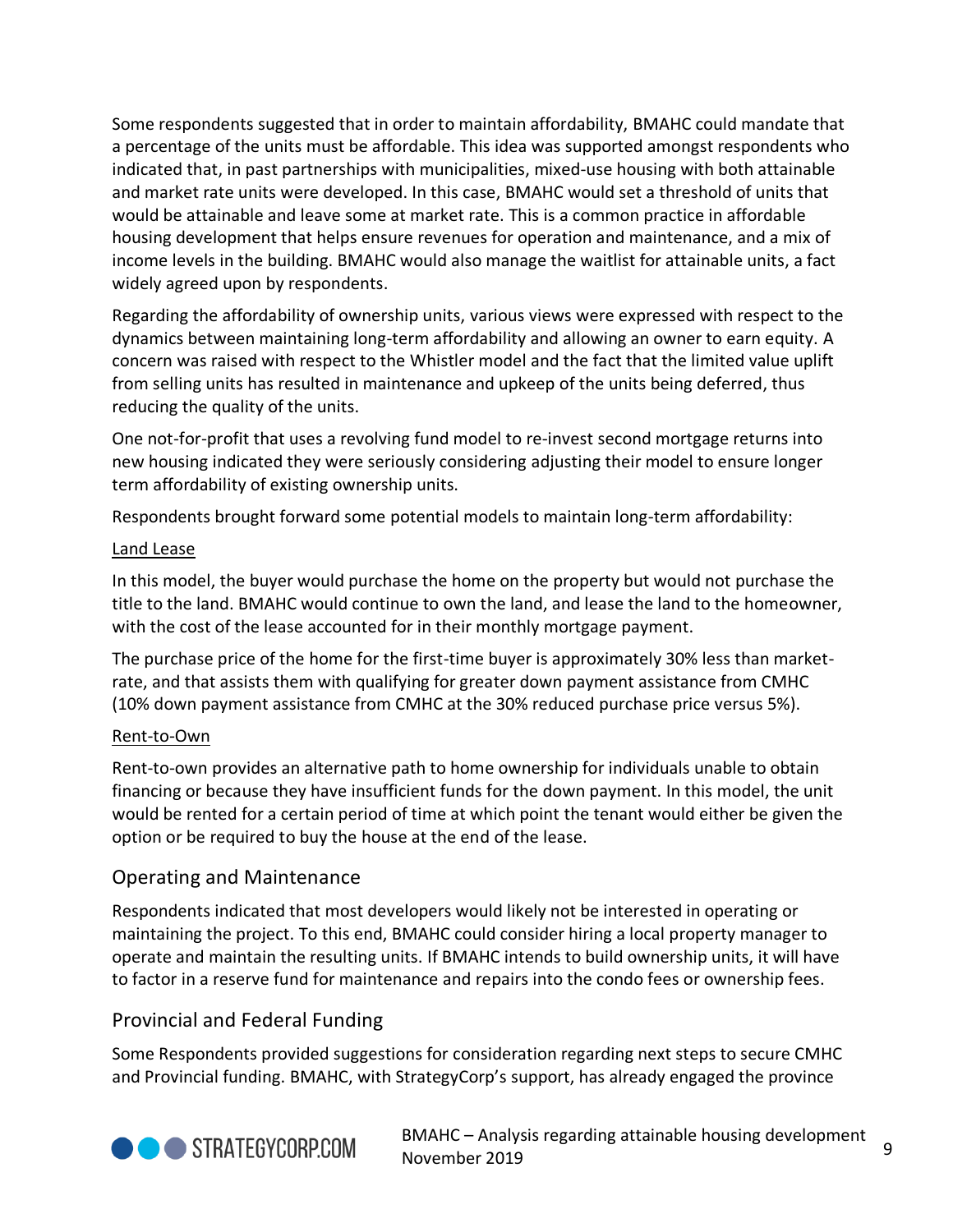and CMHC regarding the efforts to develop attainable housing. A clear strategy for both the long and short-term implementation of grant funding is required. To do this successfully, BMAHC would have to do the following in order to develop a successful application:

- Complete a needs assessment;
- Produce a detailed financial proforma and business case; and,
- Produce renderings and design specifications for the proposed redevelopment project.

In Alberta, a not-for-profit partnership of nine public colleges and universities called the Alberta Rural Development Network ("ARDN"), has a mission to support rural development and help rural communities grow through research and learning. For a fee, ARDN undertakes preparatory development work and will also detail and support financing and government funding processes.

<span id="page-9-0"></span>StrategyCorp recommends confirming a proforma with BMAHC's new financial advisor to confirm expected operating and financing costs and viable rent levels. Rent levels could be reduced based on grant applications and confirmation of fee reductions and deferrals.

### Design and Built Forms

Respondents noted that BMAHC should allow developers to undertake the designs and built forms, in order to drive innovation and potentially find savings in materials. However, these built forms should be in line with TBM design guidelines.

### <span id="page-9-1"></span>**Land Options**

Below is a detailed description and analysis of the three land parcels identified in the RFI, including input and feedback received from market sounding interviews and the general public through the online survey. Additional detail on the land use planning considerations can be found in Staff Report PDS19.94, "Preliminary Property Options for Attainable Housing."<sup>4</sup>

### <span id="page-9-2"></span>Parcel #1 – Grey Road 19

### Overview

Parcel #1 is 10.194 acres (4.126 hectares) and is located 12 kilometres from Thornbury on a main thoroughfare near Craigleith Ski Club, between Highway 26 and Blue Mountain Village. This land parcel is double the size of the other sites identified in the RFI, which could allow for a combination of rental and ownership units and built forms. Respondents identified that this parcel should be brought forward for the development of attainable housing because of its size, which could accommodate a substantial number of units as well as a mix of building types (e.g. several storey apartment buildings, townhomes, bungalow style homes, etc.).

 $4$  TBM, [Staff Report PDS19.94](https://thebluemountains.ca/document_viewer.cfm?event_doc=2222) (July 29, 2019)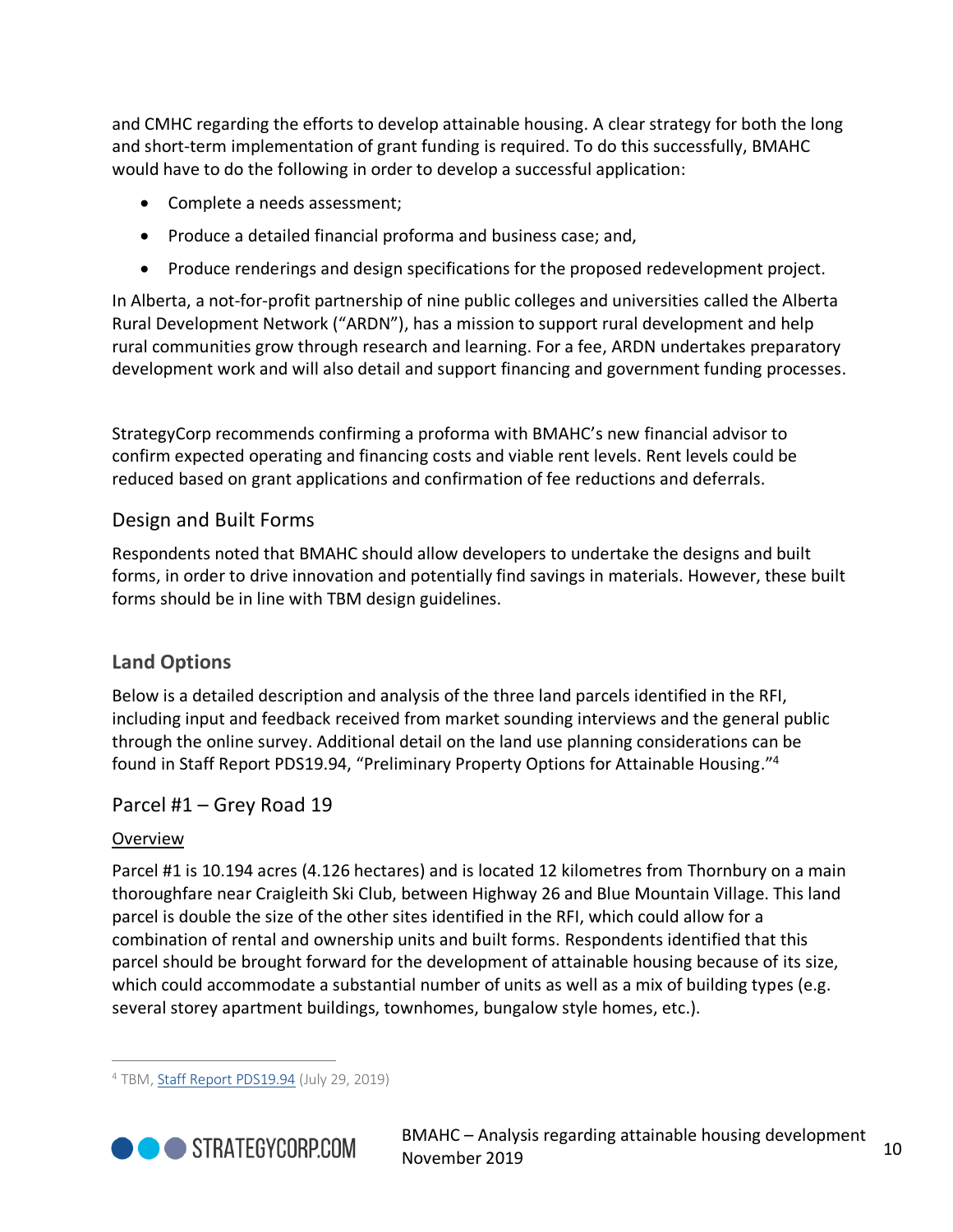There is a generous buffer between the existing residential properties and the potential development site. The land is relatively flat and contiguous and could be easily accessed through an entrance off the County road, servicing the entire subdivision with ample space for parking spots that adhere to the conditions set out in the 2003-11 Parking By-law.

However, it will need to be determined whether the 40-60 Open Space rule that applies to properties within the County would apply to this land parcel, as this would ultimately reduce the acreage/hectares available.

### Development Readiness

This land parcel is zoned for Development per the TBM Comprehensive Zoning By-Law 2018-65. A small portion of the land parcel is zoned as Hazard Lands per the By-Law but is not expected to impact potential development. However, based on feedback received through the market soundings, developers may inquire about the soil and water table, and whether they would have to monitor the ground water.

### Environmental Impact

Minor environmental impact is projected as the property contains limited woodlands and hazard areas.

### Community Impact

The community impact is projected to be minor as there is a generous buffer between the proposed development site and adjacent homeowners. There is also ample space to support development at ancillary amenities.

A future transit route is also plausible on this site by extending the existing Blue Mountain Transit Link south along Grey Road 19 and east along Poplar Sideroad, reconnecting in Collingwood.

### <span id="page-10-0"></span>Parcel #2 – 130 King Street West

### Overview

Located off Highway 26 in Thornbury, this land parcel is 4.9 acres (1.983 hectares) and is situated within an existing residential area near the lakefront of Georgian Bay. A former landfill site, the majority of the land parcel has been zoned as Hazard Lands and only a small portion of the site on the North end of the property is currently zoned for Development. However, there are water and wastewater main pipes and infrastructure near the property. This parcel has been identified as a Grey Sauble Conservation Authority (GSCA) regulated area. Given the size of the land parcel, parking considerations should not be a significant concern.

Some respondents indicated that a 4-5 acre site would be challenging for developing housing units as the only built form suitable for that size of a site would be high-rise apartments, which is uncommon in the area and unlikely to receive public support.

Development Readiness

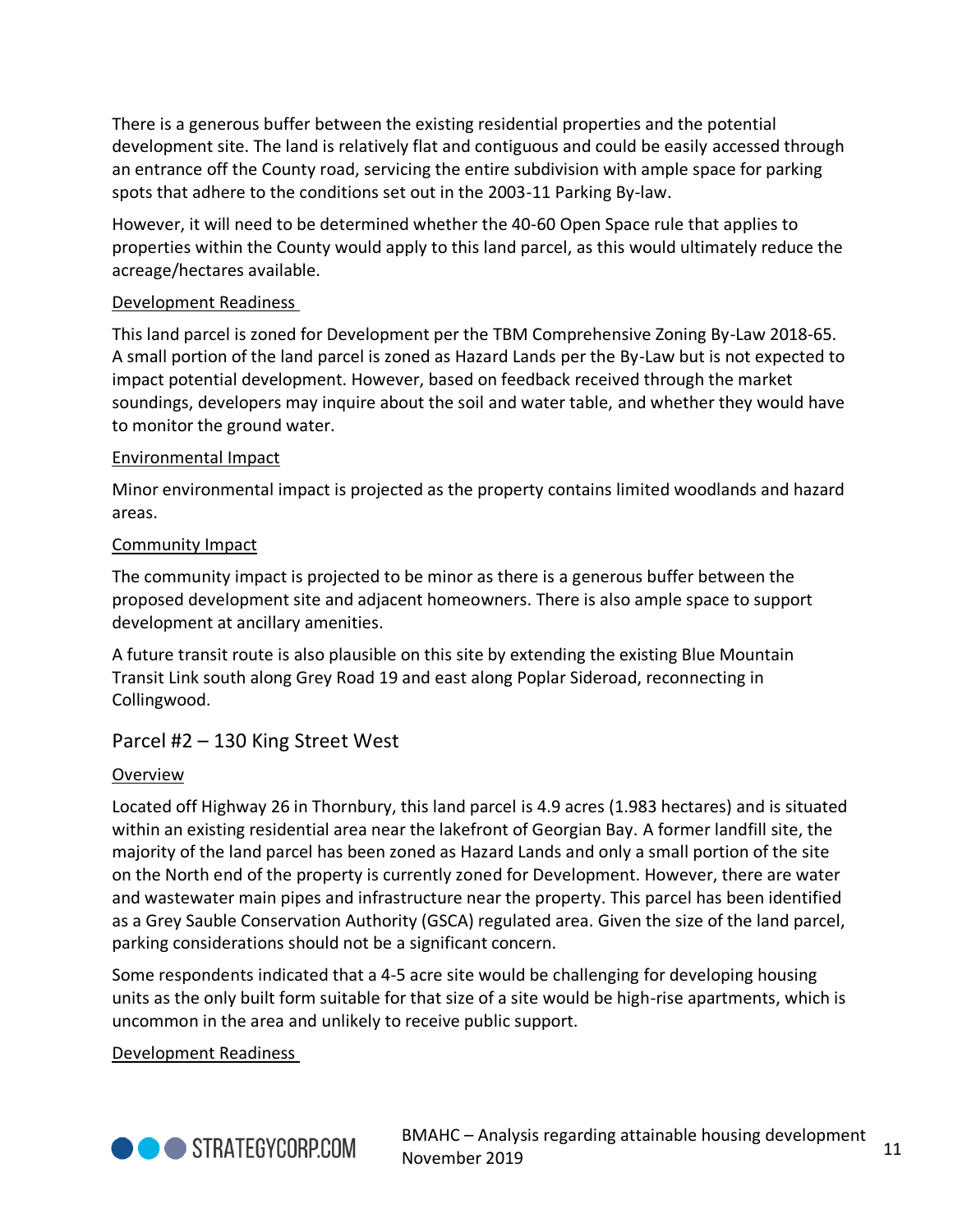This parcel requires rezoning as it is zoned for Development, Public Utilities, and Hazard Lands per the TBM Comprehensive Zoning By-Law 2018-65. Only a very small portion of the site at the North end of the property has been zoned for Development. Based on feedback received so far throughout the RFI process, developers may want to know why much of the parcel of land has been zoned as Hazard Lands and what would be required to remediate the land.

### Environmental Impact

The land parcel is a former landfill site. Given that the parcel has also been identified as a deer wintering area with significant hazard lands, remediation of the site will be required and rezoning and permitting of the site may require technical studies and reports in accordance with the Ministry of Environment, Conservation and Parks and local Conservation Authority requirements. Redevelopment of this site would represent an example of how former brownfield sites can be remediated and would also demonstrate a commitment to improving the environment.

### Community Impact

This site could be serviced by the Collingwood Crosstown transit route. Public feedback received to date indicated that some adjacent homeowners are concerned about the redevelopment of this land parcel as much of the site has been classified as a Community Living Area per the TBM Official Plan (Land Use).

### <span id="page-11-0"></span>Parcel #3 – 171 King Street East

### Overview

This parcel, the former Foodland property, is 2.687 acres (1.087 hectares) and is located along the Highway 26 corridor. The property includes an existing surfacing parking lot and commercial building that would require demolition.

### Development Readiness

This parcel requires rezoning for residential development as it is zoned for Village Commercial per the TBM Comprehensive Zoning By-Law 2018-65.

### Environmental Impact

Minimum environmental impact is expected. A portion of the property is part of the buffer zone for the sewage treatment plant, but this is not expected to have a significant impact for development.

### Community Impact

This parcel is located on a major thoroughfare with limited neighbourhood impact. The land is adjacent to walking and cycling trails and enables access to active transportation options, including the existing Collingwood-Wasaga Beach transit link.